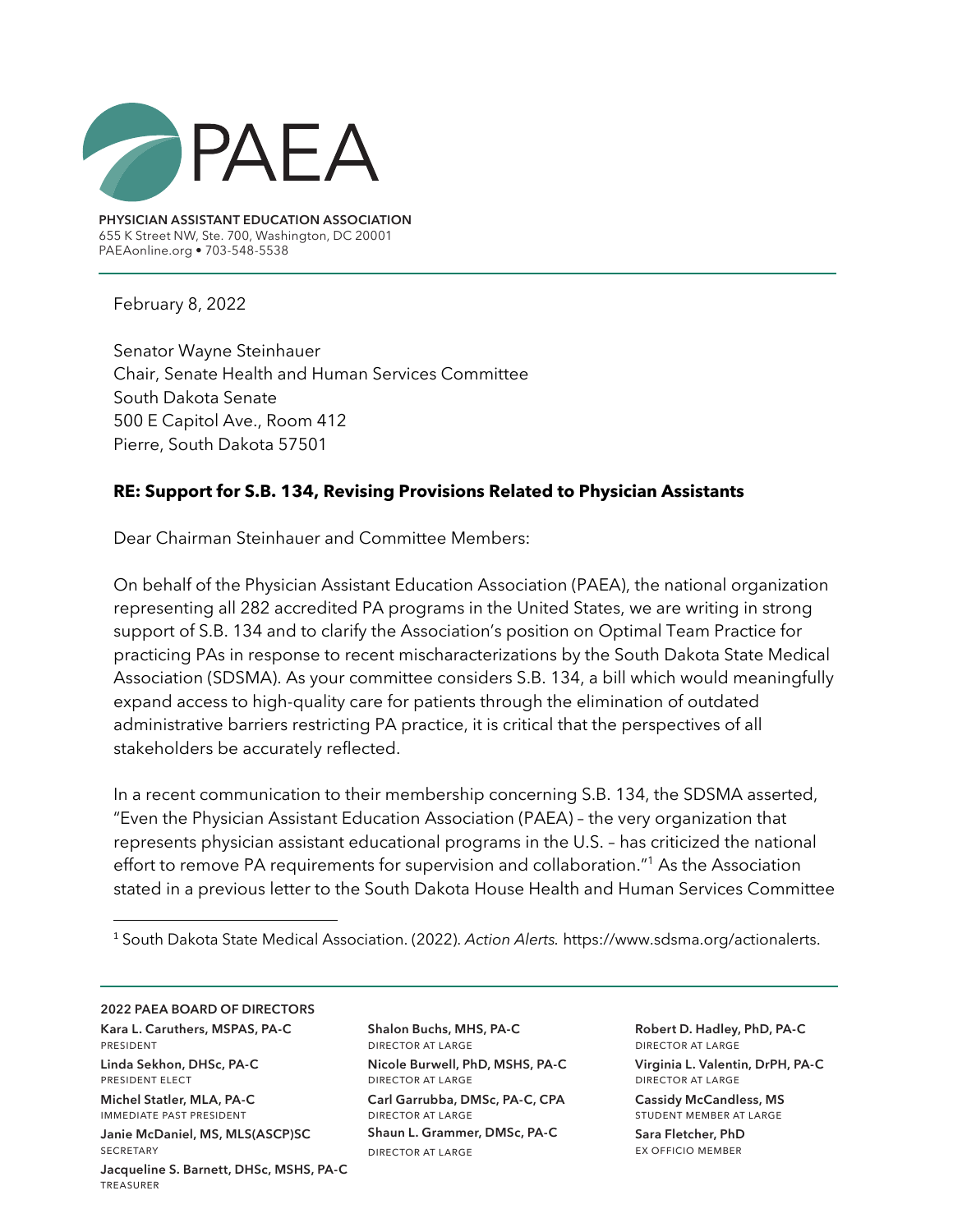

sent on February 26, 2021, as well as in prior communications with SDSMA leadership, this assertion is deceptive and not reflective of PAEA's position on the OTP policy passed by the American Academy of PAs (AAPA) House of Delegates in 2017. Concerns previously raised by the Association, which were elaborated upon in the subsequently issued Core Competencies for New Physician Assistant Graduates, focused specifically on the needs of new graduates entering clinical practice - not those of experienced PAs that, as expected, improve their skills and autonomy over time. The language of the adopted OTP policy pertaining to collaboration with other members of the health care team addressed these concerns focused specifically on new graduates, leading to PAEA's strong support.

Throughout the history of the profession, collaboration with other members of the health care team has been a cornerstone of both PA education and practice and a critical component of ensuring high-quality care for patients. For this reason, as a component of the broader policy, OTP includes a commitment to collaboration **determined at the practice**  level based upon the experiences, skills, and capabilities of specific PAs. Based upon both the unnecessary administrative barriers created when collaboration with a specific physician is mandated by state law and the continued commitment to the value of team-based care stated specifically in the policy, PAEA was proud to endorse the final iteration of OTP passed by the AAPA House of Delegates in 2017.

S.B. 134 reflects the aims of the OTP policy adopted by AAPA by eliminating the requirement for a practice agreement with a specific supervising physician after the completion of 1,040 practice hours. This change will allow PAs to be more easily employed at health care facilities throughout the state, eliminate the possibility of patients losing access to care provided by PAs in the event of the unexpected departure of a supervising physician, and ultimately ensure better outcomes while PAs continue to collaborate with other members of the health care team. For these reasons, PAEA supports S.B. 134 and urges the committee to advance this critical legislation.

Thank you for the opportunity to clarify the Association's position on S.B. 134. Should you have specific questions or if you would like additional information, please contact Senior Director of Government Relations Tyler Smith at 703-667-4356 or tsmith@PAEAonline.org.